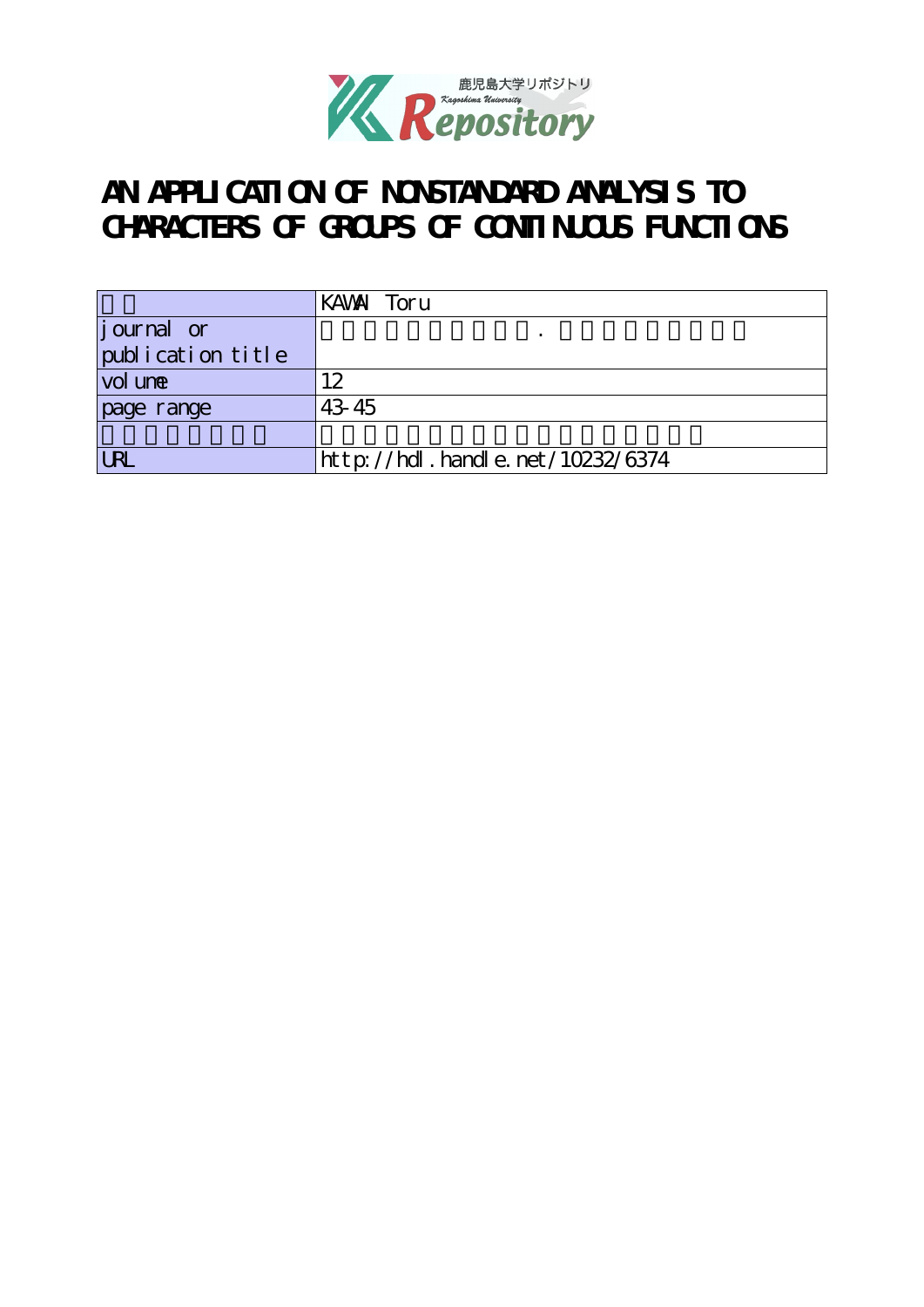# **AN APPLICATION OF NONSTANDARD ANALYSIS TO** CHARACTERS OF GROUPS OF CONTINUOUS FUNCTIONS

|                    | KAWAI Toru                           |
|--------------------|--------------------------------------|
| <i>j</i> ournal or |                                      |
| publication title  |                                      |
| vol une            | 12                                   |
| page range         | 43 45                                |
|                    |                                      |
| <b>LRI</b>         | http://hdl.handle.net/10232/00003971 |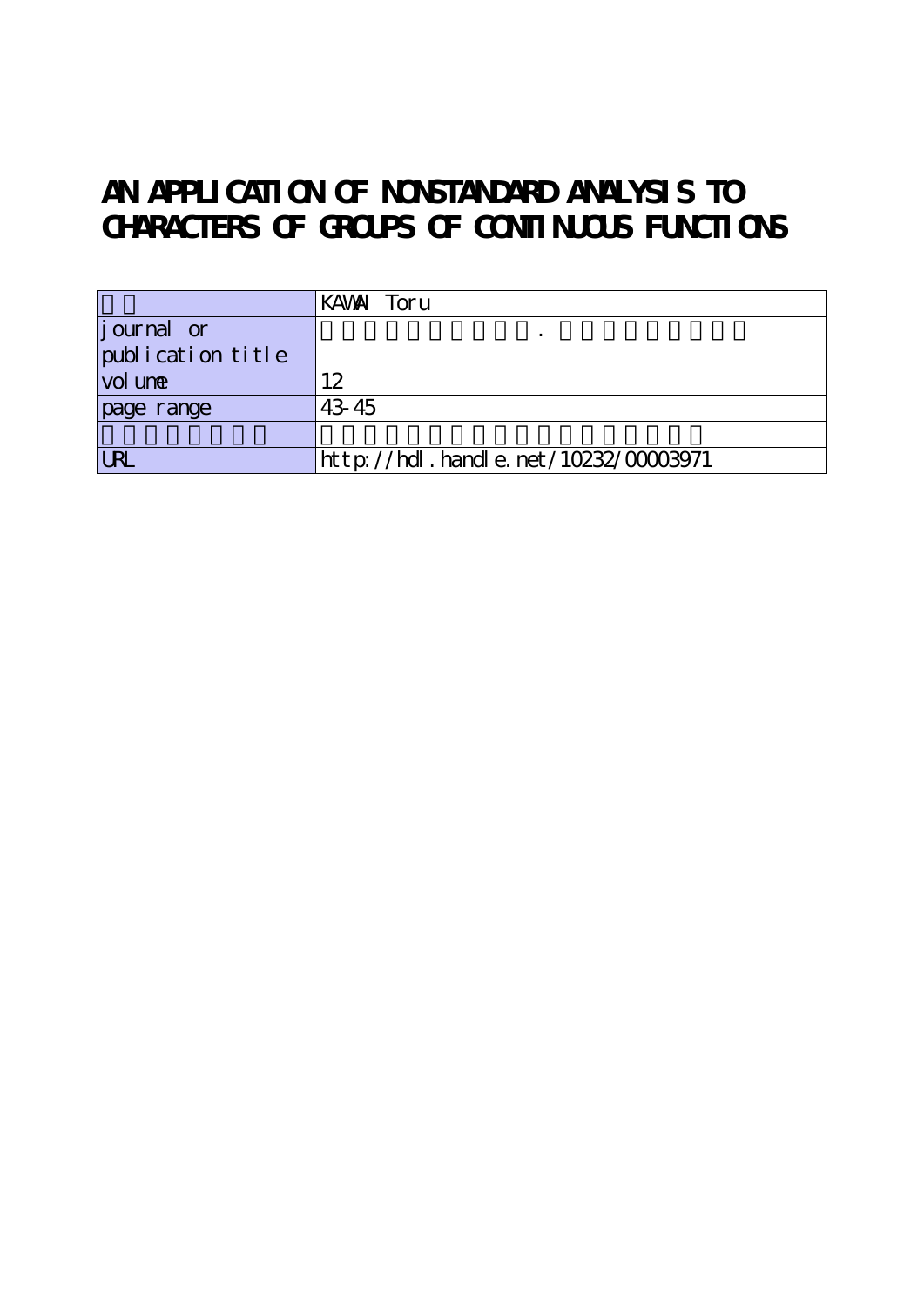Rep. Fac. Sci. Kagoshima Univ., (Math., Phys. & Chem.), No. 12, p. 43-45, 1979

## AN APPLICATION OF NONSTANDARD ANALYSIS TO CHARACTERS OF GROUPS OF CONTINUOUS FUNCTIONS

### $\mathbf{B}\mathbf{y}$

#### Toru KAWAI\*

### (Received September 29, 1979)

Let K be a compact totally disconnected space, and let  $S(K)$  be the multiplicative group of all continuous complex-valued functions f on K such that  $|f|=1$ . The group  $S(K)$  is a topological group under the metric

$$
d(f,g) = \sup_{k \in K} |f(k) - g(k)| \qquad (f, g \in S(K)) .
$$

In [3] and [4]. Varopoulos has discussed continuous characters of  $S(K)$  (see also [1]). Projective limit techniques have been used in [4]. Applying nonstandard methods, we give a simple and natural proof of Varopoulos's theorem.

We use a nonstandard set theory NST with an axiom system in [2]. Instead of the axiom schema of saturation ( $[A.5]$  in  $[2]$ ), we may adopt the axiom schema of enlarging ([A.5E] in [2]), which is weaker. Whichever we choose, every standard infinite set has nonstandard elements. Lightface Latin letters denote standard sets, and Greek letters denote internal sets.

Theorem (Varopoulos). Let F be a continuous character of  $S(K)$ . Then there exist a finite number of points  $k_1, \dots, k_l \in K$  and integers  $p(1), \dots, p(J) \in Z$  such that

$$
F(g) = \prod_{j=1}^J [g(k_j)]^{p(j)} \quad \text{for all} \quad g \in S(K).
$$

**Proof.** Let  $\mathscr{D}$  be the collection of all finite partitions of K into non-empty open closed subsets. For  $D_1, D_2 \in \mathcal{D}$ , we write  $D_1 \le D_2$  if for every  $A \in D_2$  there is  $B \in D_1$ such that  $A \in B$ . Since the relation " $\leq$ " is concurrent, there is an internal partition  $\Delta \in \mathscr{D}$  such that  $D \leq \Delta$  for any standard  $D \in \mathscr{D}$ . For each  $D \in \mathscr{D}$ , let

$$
K_D: [1,\,|D|]{\rightarrow} D
$$

be a bijection, and let

$$
x_D : [1, |D|] \rightarrow K
$$

be a choice function such that  $x_D(m) \in K_D(m)$   $(1 \leq m \leq |D|)$ , where  $|D|$  is the cardinal number of D, and [1, |D|] is the interval in Z. Since K is totally disconnected, the property of  $\Lambda$  shows that the standard part of  $K_{\Lambda}(\mu)$  is a singleton set for any  $\mu \in$  $[1, |A|]$ . For each  $D \in \mathscr{D}$ , we define

\* Department of Mathematics, Faculty of Science, Kagoshima University, Kagoshima, Japan.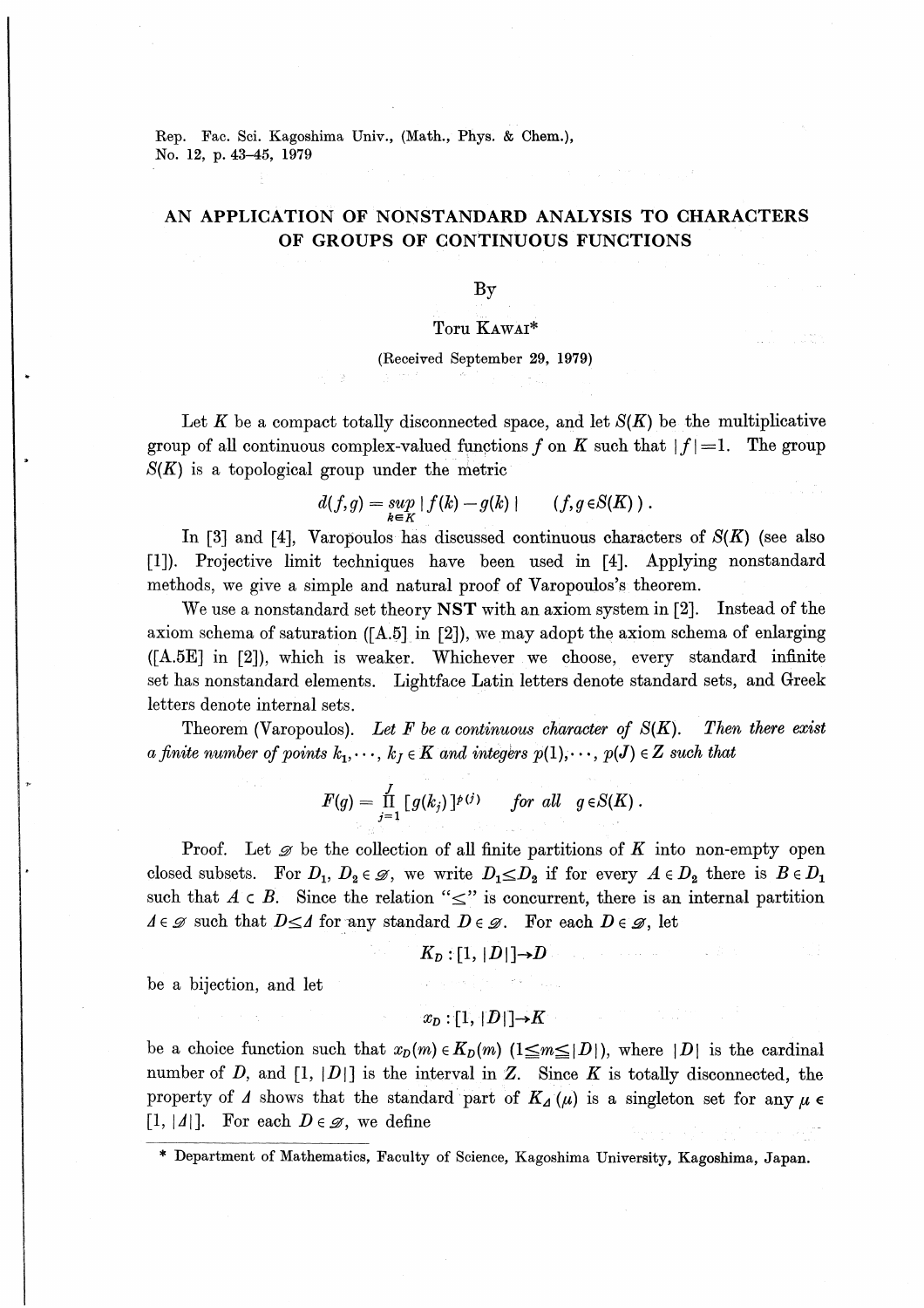$A = \{g \in S(K): g \text{ is constant on each partition set of } D\}$ 

and  $S_p = A$ , where  $*A$  is the standard set having the same standard elements as the external set A. For  $D \in \mathscr{D}$ , the restriction  $F|S_D$  is a continuous character of  $S_D$ . Since  $S_p$  is topologically isomorphic to the |D|-dimensional torus group, there is a mapping

$$
l:[1,|D|]{\rightarrow}Z
$$

such that

$$
F(f) = \prod_{m=1}^{|D|} [f(x_D(m))]^{l(m)} \quad \text{for all } f \in S_D.
$$

By the transfer principle, there is an internal mapping

$$
\lambda : [1, |A|] \rightarrow Z
$$

such that

$$
F(\phi) = \prod_{\mu=1}^{|A|} \left[ \phi(x_{\Delta}(\mu)) \right]^{\lambda(\mu)} \quad \text{for all} \quad \phi \in S_{\Delta}.
$$
 (1)

Suppose that  $\Omega = \prod_{\mu=1}^{|A|} |\lambda(\mu)| + 0$ . Define a function  $\psi \in S_A$  by

$$
\psi(x_{\Delta}(\mu)) = exp(i \, sgn \, \lambda(\mu)/\Omega) \quad (\mu \in [1, |\Lambda|]) \, .
$$

Then (1) shows that  $F(\psi) = e^i$ . Since F is continuous,  $d(\psi, 1)$  is not infinitesimal. This implies that the positive integer  $\Omega$  is finite and is hence standard. Thus  $\lambda(\mu)$  is a standard integer for each  $\mu \in [1, 1/2]$ , and

 $\{\mu \in [1, |A|] : \lambda(\mu) = 0\}$ 

is a finite set of internal positive integers. Therefore (1) can be rewritten as

$$
F(\phi) = \prod_{j=1}^{J} \left[ \phi(\kappa_j) \right]^{p(j)} \quad \text{for all } \phi \in S_{\mathcal{A}} \,, \tag{2}
$$

where J is a standard natural number,  $p(j)$  are standard integers and  $\kappa_i$  are internal elements of K. For each j, let  $\{k_i\}$  be the singleton set which is the standard part of the partition set of  $\Lambda$  containing  $\kappa_i$ . Then we have  $k_i \approx \kappa_i$  ( $1 \leq i \leq J$ ). If  $g \in S(K)$ , then there is a  $\phi \in S_4$  such that  $d(g, \phi) \approx 0$ . This implies that

$$
\phi(\kappa_j) \approx g(\kappa_j) \approx g(k_j) \ .
$$

It follows from continuity of F that  $F(q) \approx F(\phi)$ . Taking the standard part in (2), we have

$$
F(g)=\prod_{j=1}^J\,[\,g(k_j)\,]^{p\,(j)}\ .
$$

This completes the proof.